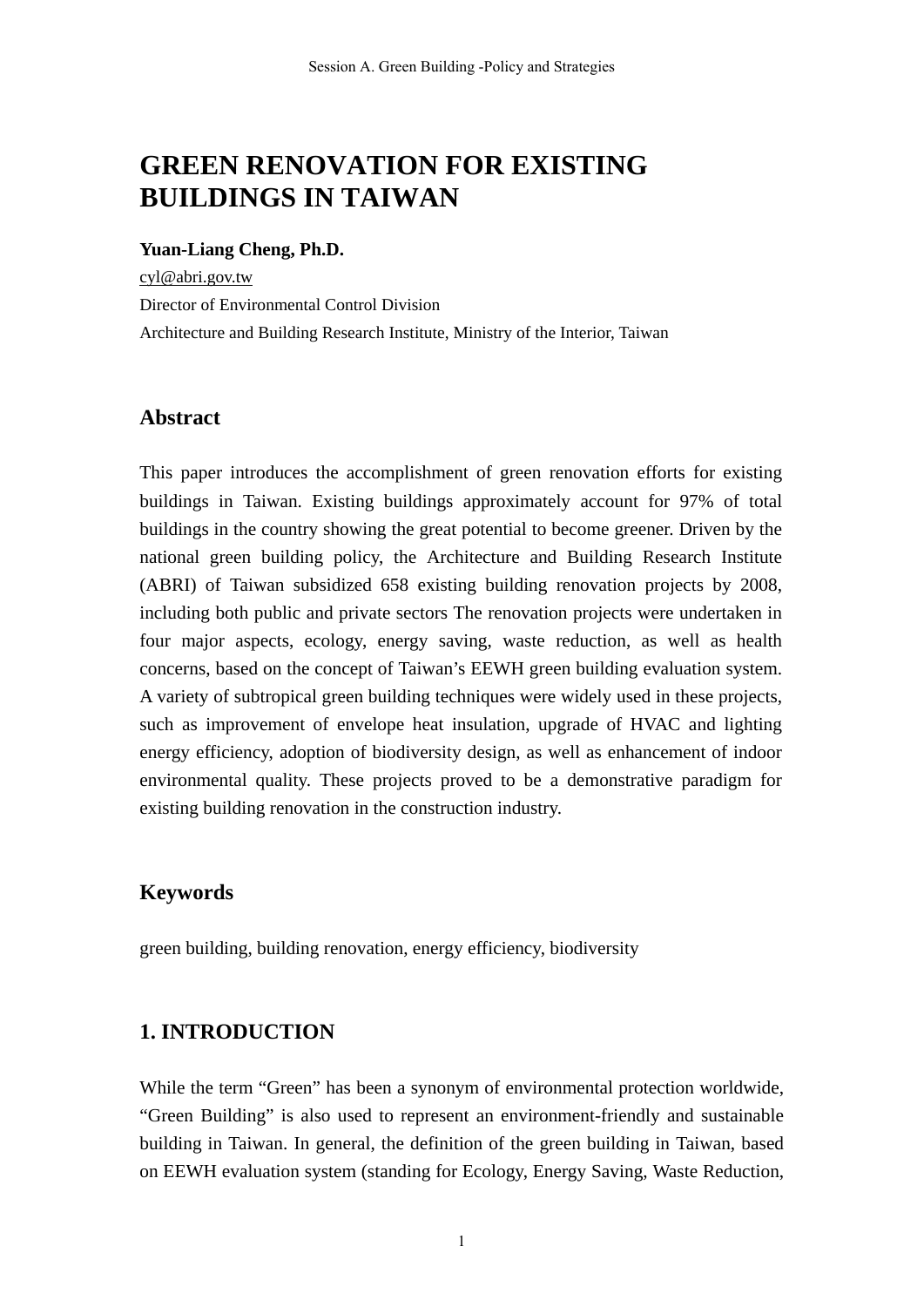and Health), is a building with the characteristics of health and comfort that is capable of efficiently saving the consumption of energy and natural resources and reducing pollutions caused by wastes during its entire life cycle. The system was first announced in 1999 and comprised of seven evaluation categories, green, soil water content, energy saving, water conservation,  $CO<sub>2</sub>$  emission reduction, construction waste reduction, and sewer and garbage improvement. In 2003, the system was modified by further introducing two new indicators, Biodiversity and Indoor Environment Quality, and formed the current EEWH framework. Typically, the system can be applied to the overall environmental performance assessment during the design stage for all newly constructed buildings. However, existing buildings approximately account for 97% of total buildings in Taiwan (Figure 1) showing the great potential to be renewed green. Constrained by the existing conditions of these buildings, it would take more efforts and higher costs to become greener in achieving better environmental performance. Therefore, initiated from the prior "Green Building Promotion Program" implemented from 2001 to 2007 and followed by the current "Eco-City and Green Building Promotion Program" from 2008 to 2011, a series of green renovation projects played an important role in leading the industry to put more emphases on existing stocks. To date, seven major works have been undertaken with the completion of 658 projects, listed in Table 1, including green remodeling project for governmental buildings, green HVAC project for governmental buildings, building envelope heat insulation improvement project, indoor environmental quality improvement project, greening existing buildings for private sector, green diagnosis and renewal for existing governmental buildings, and building energy efficiency upgrade program. Among them, 358 projects were in the public sector and 300 in private. These projects and their outcomes are briefly summarized in the following section.



Figure 1 Existing Buildings possess a dominant percentage of total buildings that is more than 97%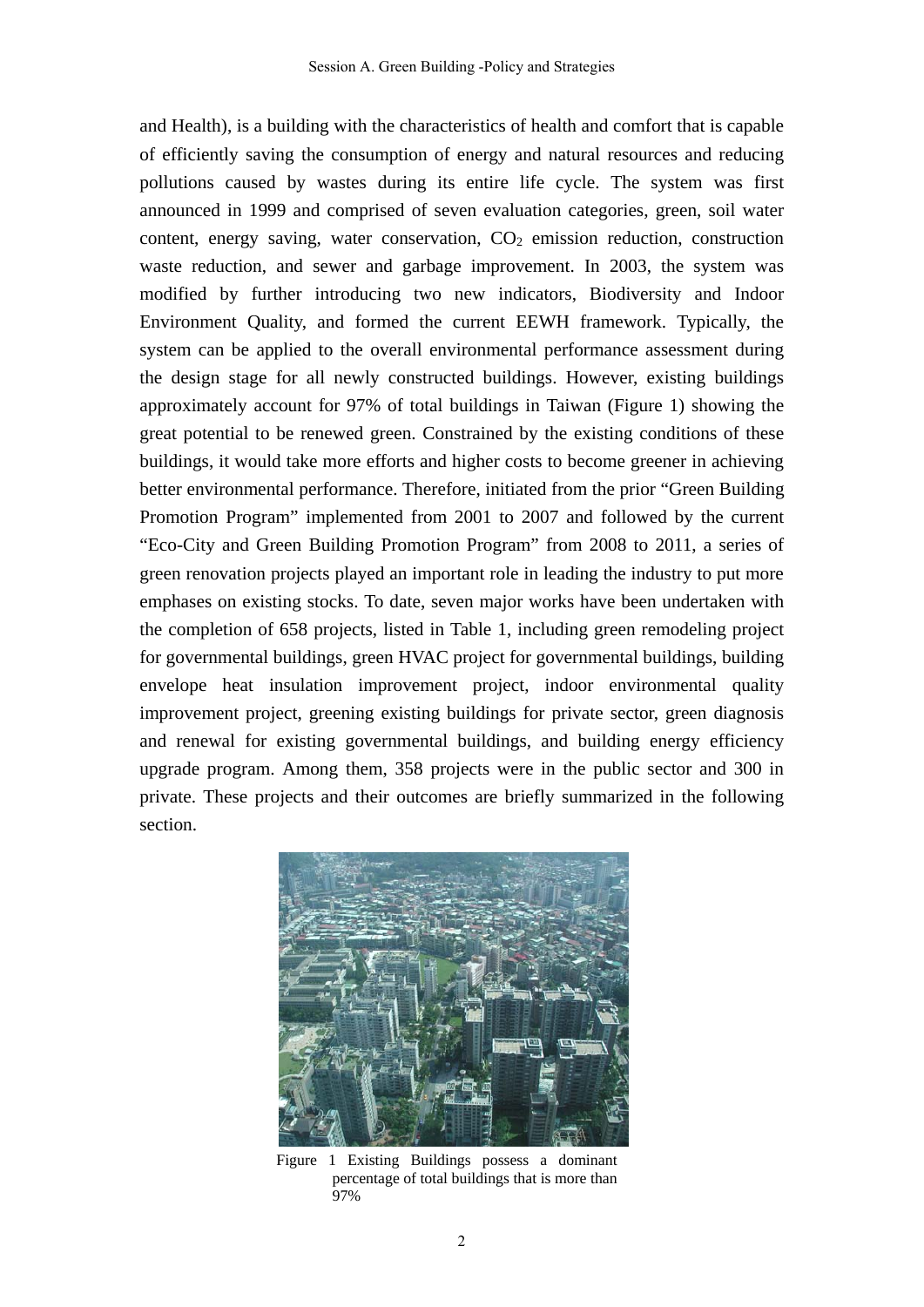| <b>Project Name</b>                                                    |     | Year       |
|------------------------------------------------------------------------|-----|------------|
| 1. Green Remodeling Project for Governmental Buildings                 | 99  | 2002-2007  |
| 2. Green HVAC Project for Governmental Buildings                       | 97  | 2003-2007  |
| 3. Building Envelope and Roof Heat Insulation Improvement Project      | 336 | 2003-2007  |
| 4. Indoor Environmental Quality Diagnosis and Improvement Project      | 18  | 2004-2007  |
| 5. Greening Existing Building Demonstrative Project for Private Sector | 56  | 2004-2011  |
| 6. Green Diagnosis and Renewal for Existing Governmental Buildings     | 14  | 2008-2011  |
| 7. Building Energy Efficiency Upgrade Program                          | 38  | 2008-2011  |
| <b>Total</b>                                                           | 658 | by the end |
|                                                                        |     | of 2008    |

Table 1 List of Recent Green Renovation Projects for Existing Buildings in Taiwan

# **2. GREEN RENOVATION PROJECTS**

#### 2.1 Green Remodeling Project for Governmental Buildings

The green building remodeling work was one the major promoting items in the prior Green Building Promotion Program. By the end of 2007, 99 green remodeling projects have been undertaken for governmental buildings and public schools. The green remodeling projects mainly include a series of work based on Taiwan's EEWH green building concepts. Various green building remodeling techniques were adopted in the following aspects: (1) revitalization of ecological environment; (2) improvement of water infiltration and retention; (3) employment of building energy saving technologies; as well as (4) sustainable utilization of water resource.

(1) Revitalization of ecological environment



Figure 2 The constructed wetland in the National Cheng Kung University plays a demonstrative role in environmental education (Source: Jui-Ling Chen, 2005)

In Taiwan's Green Building Evaluation System, the "Biodiversity Indicator" and "Greenery Indicator" are both the most effective measures to reveal the quality of ecology. The purpose of these indicators is to create diverse green fields by providing proper soil, vegetation, hydrology, climate, and space. It also provides habitats for animals to hide,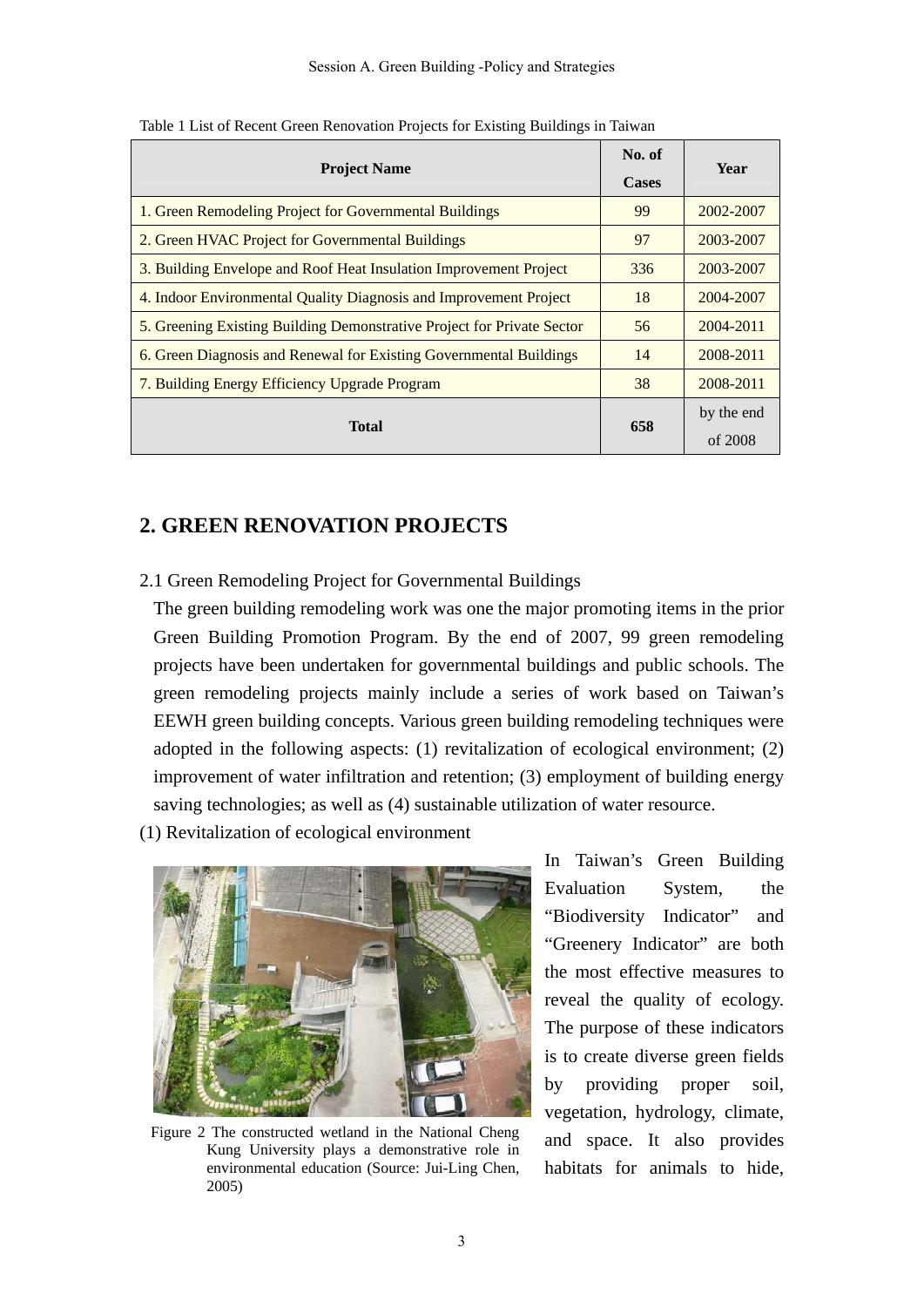nest, forage, and breed. Via proper ecological revitalization techniques, the relationship between the original ecosystem in nature and the living environment of people can be restored in the building site. The indicators also encourage providing good aquatic environments through establishing ecological ponds, lakes, and riverbanks (as the constructed wetland in National Cheng Kung University successfully integrating with waste water treatment and rainwater utilization shown in Figure 2), creating various habitats for small creatures by means of providing porous environment and multi-layer greenery without human interference (as the ecological habitat in National Kaohsiung University shown in Figure 3), creating suitable habitats for creatures by protecting the soil and planting diversified species of native plants, butterfly-attracting and bird-attracting plants, etc.



Figure 3 Create an ecological habitat in National Kaohsiung University (Left: Use withered woods to create porous Environment to provide a place for animals to nest, forage, and breed; Right: Place floating logs, wooden stacks, tree roots in the pond for birds to perch (Source: ABRI, 2006)

(2) Improvement of water infiltration and retention



Figure 4 Permeable pavement in Tai-Tung Vocational School (Source: ABRI, 2006)

One of the EEWH ecological evaluation indicators, Soil Water Content, aims to mitigate the urban heat island effect, to enrich the soil, and to partly manage ground runoff, through better water infiltration and retention in the building site. Good water infiltration and retention can be achieved by the adoption of permeable pavements and the preservation of naked land. In the green remodeling projects, permeable pavements were widely used to increase the capability of water infiltration. Combining with the utilization of recycled and natural materials, such as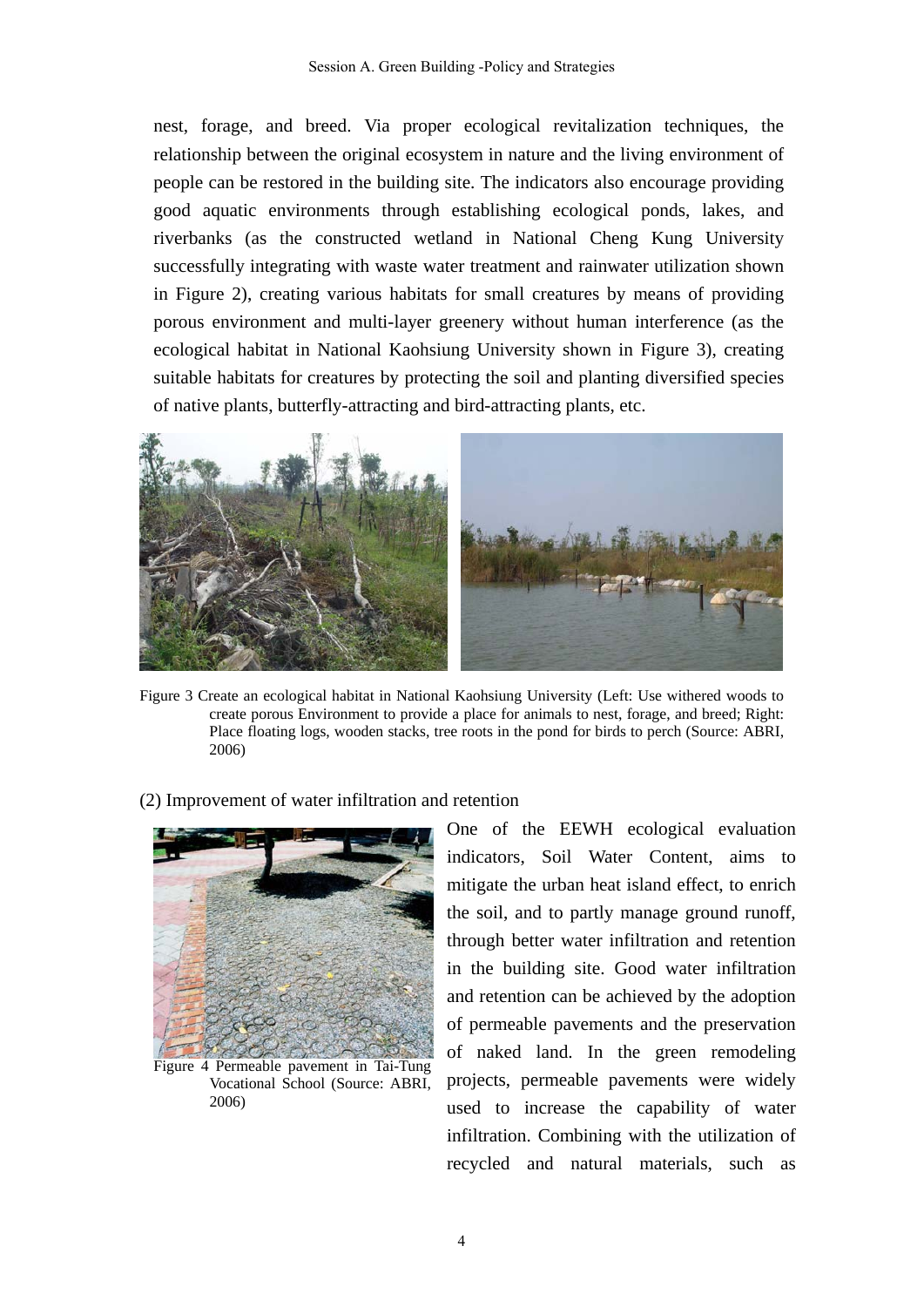bamboo tube wastes, into permeable pavement featured the remodeling project of Tai-Tung Vocational School as a distinctive case in improving permeability (Figure 4).

#### (3) Employment of building energy saving technologies

Building energy saving is the core concern of every green building assessment tools around the world. In the project, a variety of energy saving techniques, such as installation of outer sun-shading devices, utilization of renewable energy, and improvement of HVAC, water hating and lighting system efficiency, was adopted in not only achieving building energy efficiency but also representing subtropical building forms. In the remodeling project of National Taipei University of Technology, 64 solar cell sun-shading boards and 36 conventional shading boards were installed. These outer sun-shading devices incorporating photovoltaic panels not only produced renewable energy but also effectively reduced the heat load of façade (Figure 5). The indoor thermal environment was thus enhanced as well. The total estimated energy saving of the green remodeling project was about 6.15 million KWH, which was equivalent to 4 million kilogram reduction of  $CO<sub>2</sub>$  emission.

#### (4) Sustainable utilization of water resources

The average annually precipitation in Taiwan is approximately 2,510 mm, which is 3.5 times higher than the world average. Due to the high population density, however, the average precipitation per capita is only 4.4  $m<sup>3</sup>$ , which is less than one sixth of the world average. With the additional causes of uneven rainfall distribution, high water consumption, and low water utilization efficiency, water shortage can be viewed as one of the severe and urgent environmental issues in Taiwan. According to the domestic water consumption pattern, the water consumption amount of bath and toilet accounts for 50% of total consumption. Hence, in the green building project, general faucets and water closets of all cases were replaced with water saving fixtures. Besides, due to the geographical and topographical characteristics of Taiwan, more than 50% of rainfall flows into the sea without utilization every year. If the rainwater could be more effectively collected and used, the chances of drought might be decreased and ground runoff could be better managed. Chiang Kai Shek Memorial Hall is one of the demonstrative rainwater utilization cases. A 900-ton rainwater tank was installed that was able to provide 68-ton water for irrigation. The tab-water conservation is about 47% (Figure 6). For the entire green remodeling project, a total of 0.526 million ton water conservation was achieved.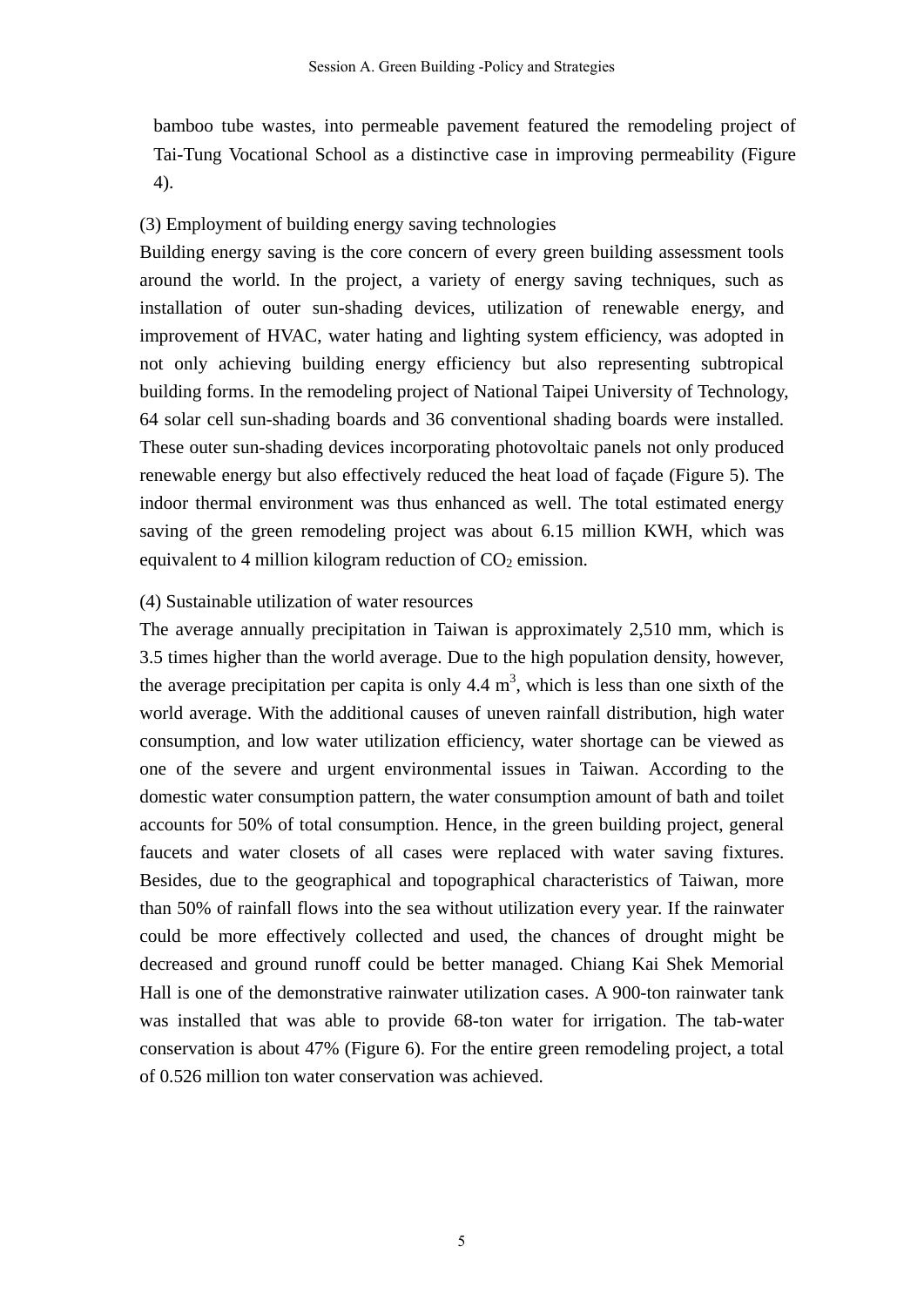

Figure 5 Installation of outer sun-shading incorporating with solar cell system (Source: ABRI, 2004)



Figure 6 Rainwater utilization system in Chiang Kai Shek Memorial Hall (Left: Site plan; Right: Rainwater storage tank and relevant facilities installed to substitute tab water irrigation) (Source: ABRI, 2004)

#### 2.2 Green HVAC Project for Governmental Buildings

The hot and humid climatic condition of Taiwan has imposed heavy cooling load on building HVAC systems. Chiller plants of the HVAC system often with over-sized design is a common problem. An over-sized chiller, which runs under a very low partial load factor, will result in poor energy efficiency, excessive investment in installation, and high operation costs. This kind of chiller plant not only needs to be downsized, but should also adopt a better-fitted chiller size combination so that optimal operational strategies can be applied during various load conditions. In addition, the chilled water distribution system is normally designed with constant speed pumps, which runs on their maximum capacities all the time, no matter how cooling load fluctuates. A Variable Water Volume (VWV) system, which can change the pumping speed by inverters, should be adopted to save pumping power during low load conditions. Furthermore, some ice storage air-conditioning systems, which can shift the on-peak power demand to off-peak hours and thus saves tremendous amount of operating costs, have been removed from commercial operation due to lack of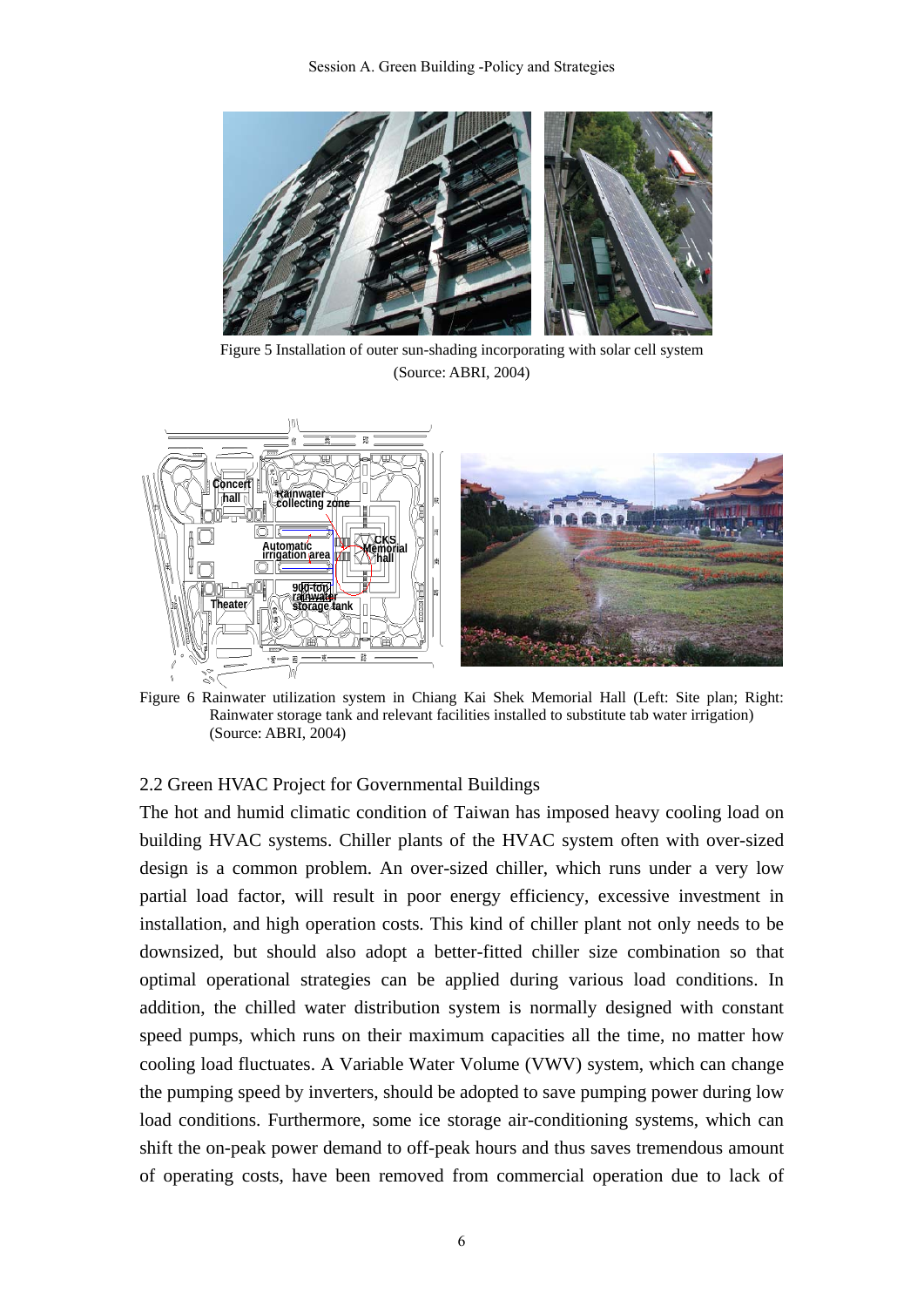proper maintenances, also presenting a huge loss of the investment. Therefore, the ABRI launched a demonstrative green HVAC project for governmental buildings from 2003 to 2007. Its examination procedure was, first, to measure the performance of existing systems. The second step was to analyze the air-conditioning load and its type. The optimal capacity for efficient operations was thus estimated. By the end of 2007, 97 projects were completed with successfully downsizing 14% chiller capacity from 19,100RT to 16,400RT and increasing 29% chiller operation efficiency. The results also showed that the payback of the retrofitting investment was about fiver years.

#### 2.3 Building Envelope and Roof Heat Insulation Improvement Project

The consumption of energy by building envelopes is defined as the energy consumed by areas influenced by external climatic factors, thereby causing internal energy loss. Since Taiwan is located in tropical and subtropical regions, the air conditioning system that cools down the indoor temperature is indispensable to people's daily life. It also, however, leads to more than 70% of the total energy consumption during summer. According to relevant studies of the improvement project, a building envelope covering a 5-meter depth in the peripheral area contributes 37.5% of the total energy consumption of air conditioning systems. Noticing that the existing building envelopes consumed large amounts of energy, the ABRI thus selected a total of 336 buildings with improvement potentials and subsidized the improvement work from 2002 to 2007. The introduction of energy saving design, such as window shading installation and roof heat insulation, into both governmental and private residential buildings was undertaken, including 116 cases of window shading and 220 cases of roof heat insulation, summarized in Table 2.

| Classification   | Public sector               |                       | <b>Private Sector</b>       |                       |
|------------------|-----------------------------|-----------------------|-----------------------------|-----------------------|
| Facilities       | <b>Roof Heat Insulation</b> | <b>Window Shading</b> | <b>Roof Heat Insulation</b> | <b>Window Shading</b> |
| No. of Cases     | 36                          | 56                    | 184                         | 60                    |
| Areas            | $30,712.2 \text{ m}^2$      | 6,920.3 $m^2$         | $28,697.3 \text{ m}^2$      | 2,497.5 $m^2$         |
| <b>Subsidies</b> | 78 million NTD*             |                       | 32 million NTD              |                       |

Table 2 Building Envelope Heat Insulation Improvement Project

\* 1 NTD (New Taiwan Dollar) = 33 USD

Significant improvements have been observed in these cases, while a total of 195 million NT dollars has been input as subsidy. Through calculations, it has been found that 1.93 million degrees of electricity can be saved annually, equivalent to a 4.83 NTD saving with a conversion of 2.5 NT dollars for each degree of electricity. For the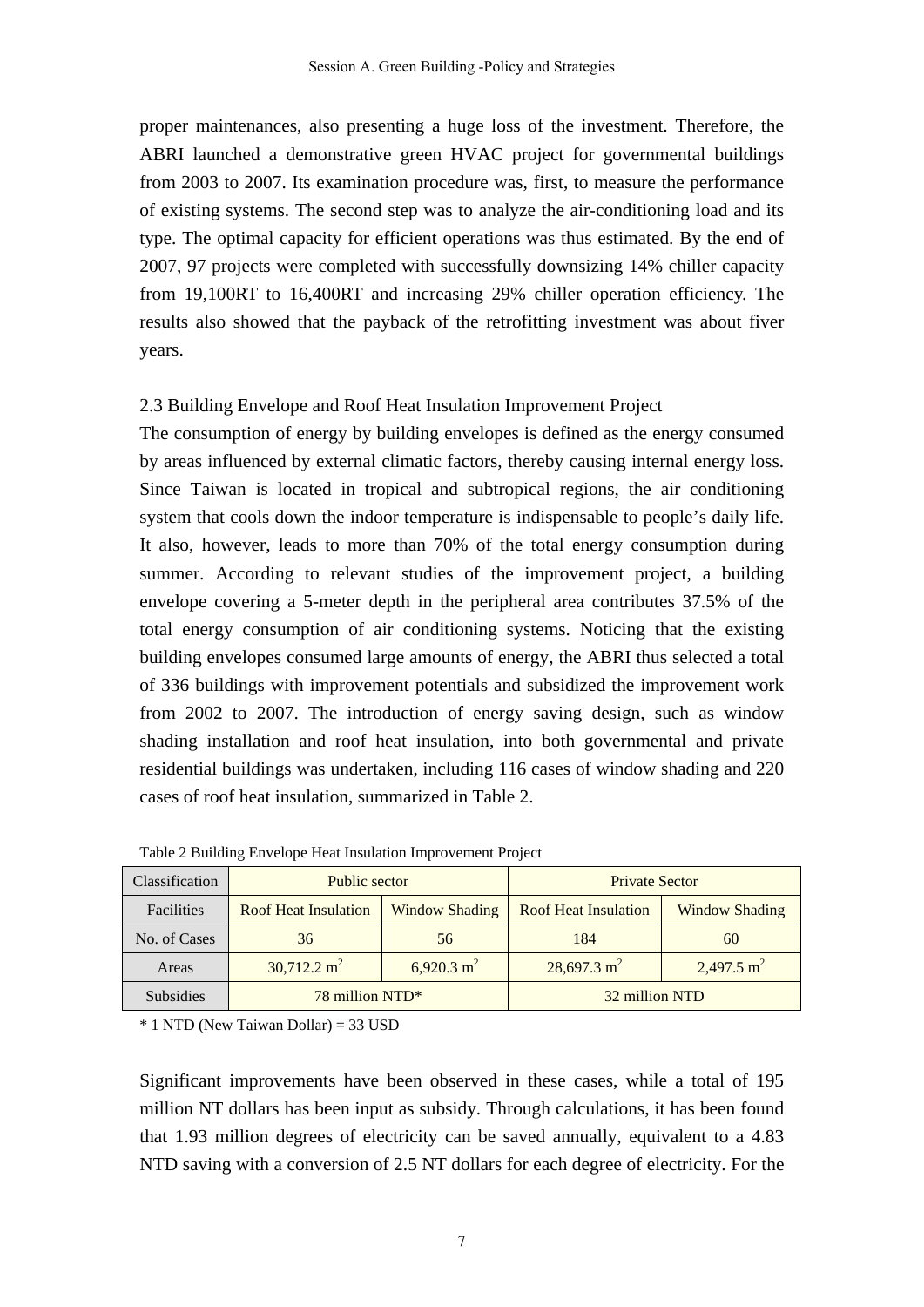window shading facility, energy consumption was reduced by approximate 15% for air conditioners that would take 15 to 20 years to retrieve the subsidy. As for the roof heat insulation facility, 11% reduction for air conditioners at the top floor of the building was estimated, which would take 4 to 5 years to retrieve the subsidy.

#### 2.4 Indoor Environmental Quality Diagnosis and Improvement Project

In general, people spend 90% of their time staying in the indoor environment, where the indoor environmental quality (IEQ) influences back to people's health. For example, poor indoor air quality may cause discomfort and even illness, such as sick building syndrome. Moreover, it may spread the contaminated mass to other people and offer a media space for the diffusion of contamination sources. Realizing the importance of the IEQ, the ABRI conducted an IEQ diagnosis and improvement project widely covering five major aspects: acoustics environment, illumination environment, thermal environment, air environment, as well as electronic/magnetic environment. The project included building doctor's diagnosis and physical improvement of the indoor environment. For diagnosis, three different stages were implemented, including self-examination, the preliminary walk-through, and the detailed investigation of the building from a healthy environment standpoint. Next, the process for conducting physical improvement starting with setting the goals of improvement involved a series of work of planning, design, construction, and re-assessment after completion. The project ranked the influence to human health by the five indoor environment aspects and the result showed that the sensitivity to the air in the environment was the highest (22%), followed by acoustic (14%), thermal (13.5%), illumination (12.9%), and electronic/magnetic (12%). By the end of 2007, the project was completed with 18 improvement cases that also provided for the industry as a reference.

# 2.5 Greening Existing Building Demonstrative Project for Private Sector

The greening existing building project was implemented by the Construction and Planning Agency of the Ministry of the Interior (CPAMI), particularly for the private sector. The project was started from 2004 according to the prior Green Building Promotion Program and is continuously executed and involved in the current Eco-City and Green Building Promotion Program. The CPAMI conducted the greening project based on the EEWH green building concepts and classified the scopes into building site, shell, indoor, and equipment. Applicants covering private schools, residential buildings, and office buildings showed a variety of green building techniques, such as rooftop garden for heat insulation, constructed wetland, permeable pavement, adaptable sun-shading devices, solar water heating system, air conditioning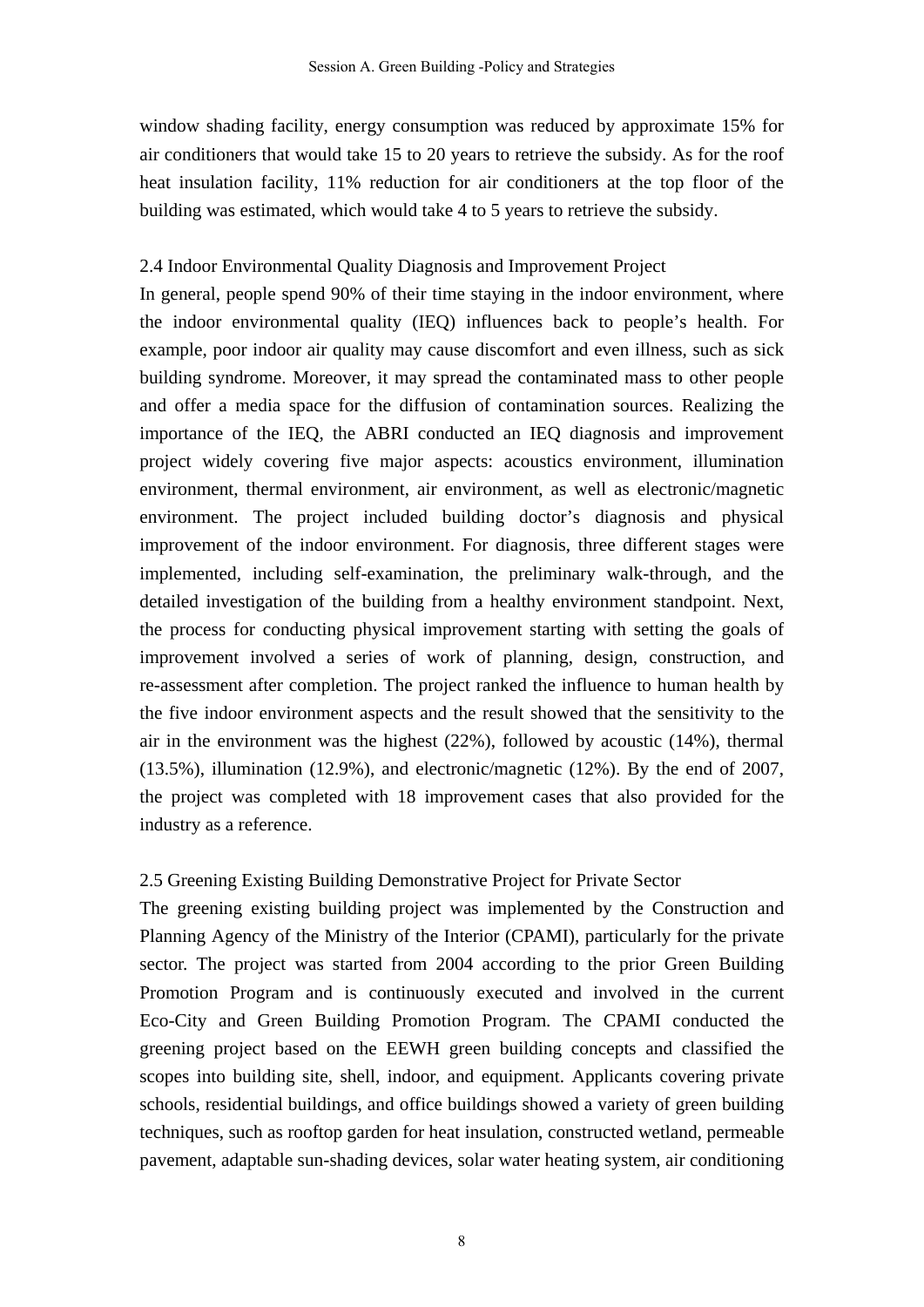monitoring system, photovoltaic systems, HVAC efficiency improvement, IEQ improvement, water saving fixtures, rainwater and grey water reuse system, etc. By the end of 2008, a total of 56 cases were completed and showed an annual 837 thousand kilogram reduction of  $CO<sub>2</sub>$  emission. Figure 7 presents the geographical



Figure 7 Geographical Distribution of greening existing building projects in Taiwan from 2004 to 2008 (source: Construction and Planning Agency, 2009)

distribution of all improvement cases around Taiwan from 2004 to 2008. Figure 8 demonstrates a distinctive transformation of an ecological pond and surrounding constructed wetlands in Chia Nan University of Pharmacy and Science. Among the 56 improvement cases over the past five years, 146 improvement items were implemented, where energy saving techniques possessed 78 items accounting for 53% (as Figure 9). The statistics indicates that the private sector puts more emphasis on energy saving issues. Breaking into four scopes, the distribution pie charts show the focuses are water infiltration and retention, indoor illumination, HVAC system, as well as roof heat insulation, respectively (as figure 9).



Figure 8 Campus transformation of an ecological pond and constructed wetland project in a before-and-after context (source: Construction and Planning Agency, 2009)



Equipment Building site

Figure 9 Energy saving techniques possess 78% of total improvement items, followed by waste

(source: Che-Ming Chiang et al., 2008)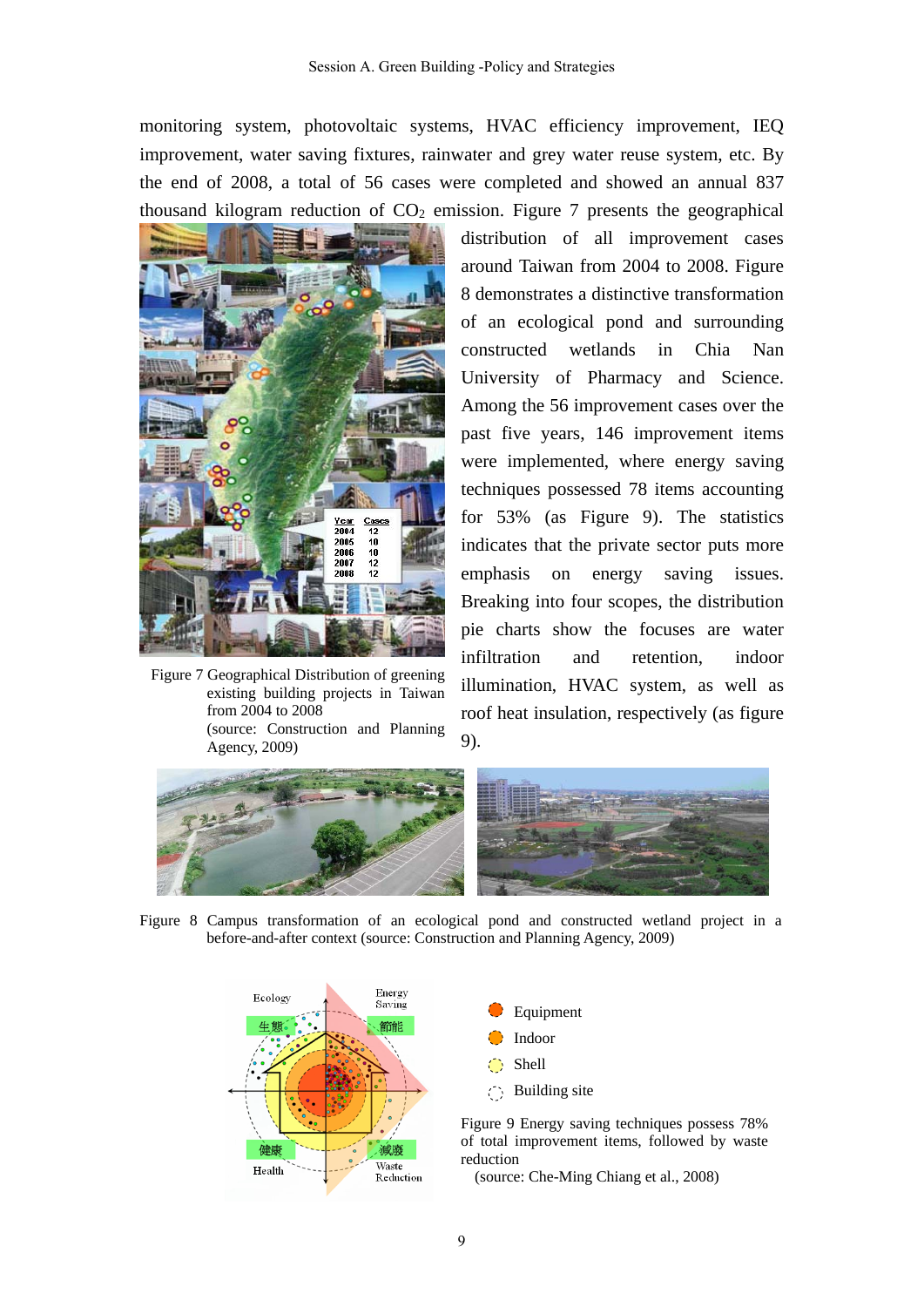

Figure 10 Distribution of various greening techniques utilization for existing buildings (source: Che-Ming Chiang et al., 2008)

2.6 Green Diagnosis and Renewal Project for Existing Governmental Building The project planned to be from 2008 to 2011is the second phase of the prior green remodeling project, focusing on green renovation on governmental buildings. The main purpose of the phase is to mitigate urban heat island effect through the integration of energy saving and ecological techniques. For example, the rooftop garden can not only be greening the environment, but also enhancing the HVAC energy efficiency and indoor thermal comfort of the top floor of the building. After the first year implementation, 14 projects were completed including green roof, outdoor trellis for sun-shading, outdoor illumination (for avoiding light pollution), sustainable water resource utilization, as well as water infiltration and retention improvement. The estimated  $CO<sub>2</sub>$  emission reduction was about 127 thousand kilograms annually. Figure 11 shows the application of green roof in the service center of Tai-Chung Metropolitan Park effectively reducing the roof heat penetration.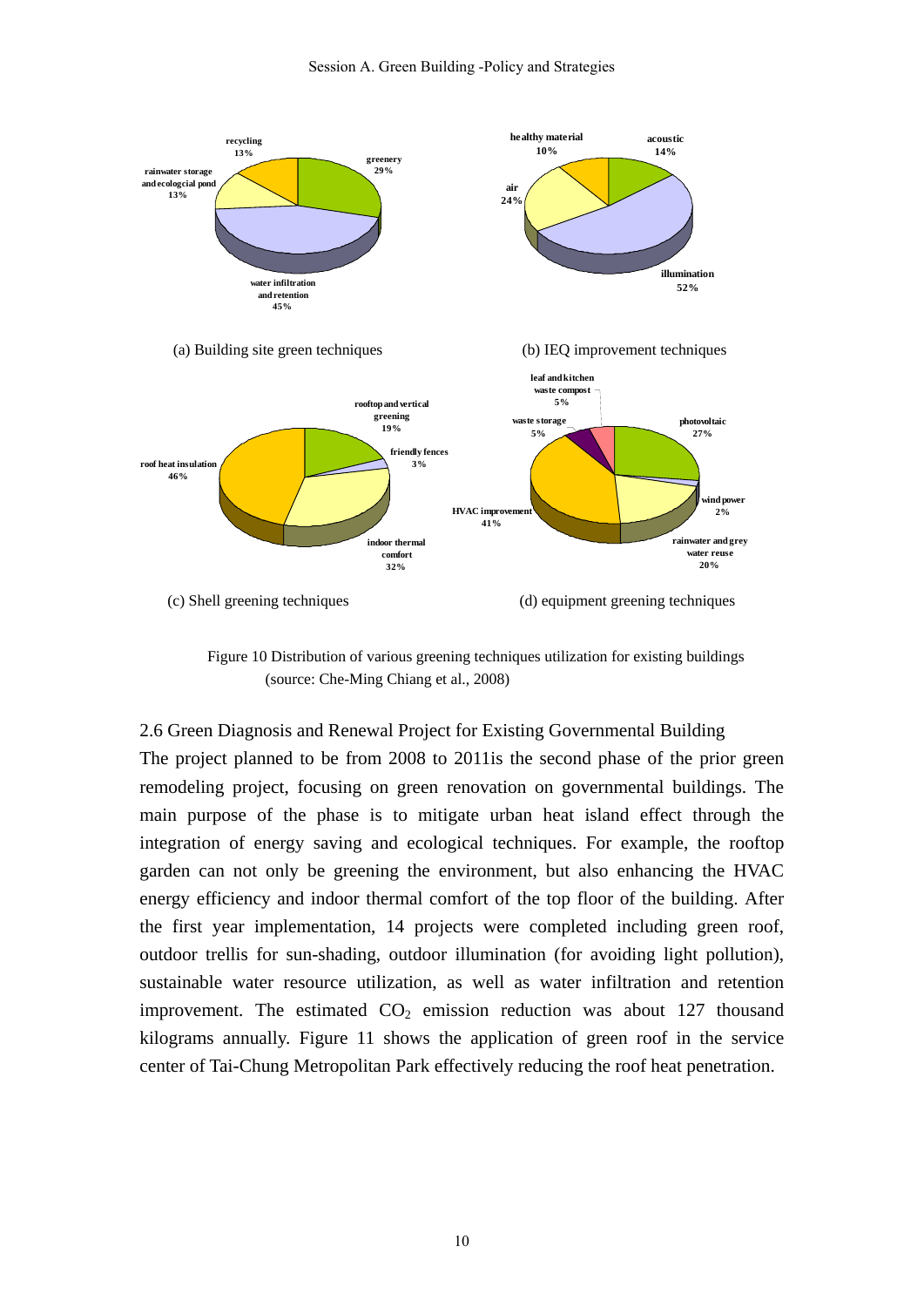

Figure 11 Before (left) and after (right) creating a rooftop garden in the service center of Tai-chung Metropolitan Park (source: ABRI, 2008)

#### 2.7 Building Energy Efficiency Upgrade (BeeUp) Program

In the prior green HVAC project in the Green Building Promotion Program, one of the major improvement items was to replace the old chillers with new efficient ones having significantly achieving energy conservation but simultaneously investing in higher equipment installation. Yet the current phase of the BeeUp program (2008 to 2011) aims to improve the building energy with low-cost techniques and effective operation and management strategies. The scope of the program covers HVAC, lighting, and water heating systems. By the end of 2008, 38 improvement cases were completed with an annual 3.36 million kilogram  $CO<sub>2</sub>$  emission reduction. The results show that significant energy savings in the HVAC, lighting, and water heating systems are 22%, 37%, and 40%, respectively (as Figure 12).



Figure 12 HVAC (left), lighting (middle), and water heating (right) system energy saving performance of the BeeUp program (Source: ABRI, 2008)

# **3. Conclusions**

The green renovation projects described in the paper, though the amount of 658 projects is relatively few comparing with all of existing buildings, are mainly to motivate more participation of the private sector, particularly office and residential buildings. The greening techniques adopted in these improvement cases can also provide for the public and construction industry as practical references in building renovation, so that people can be benefited from energy saving and better living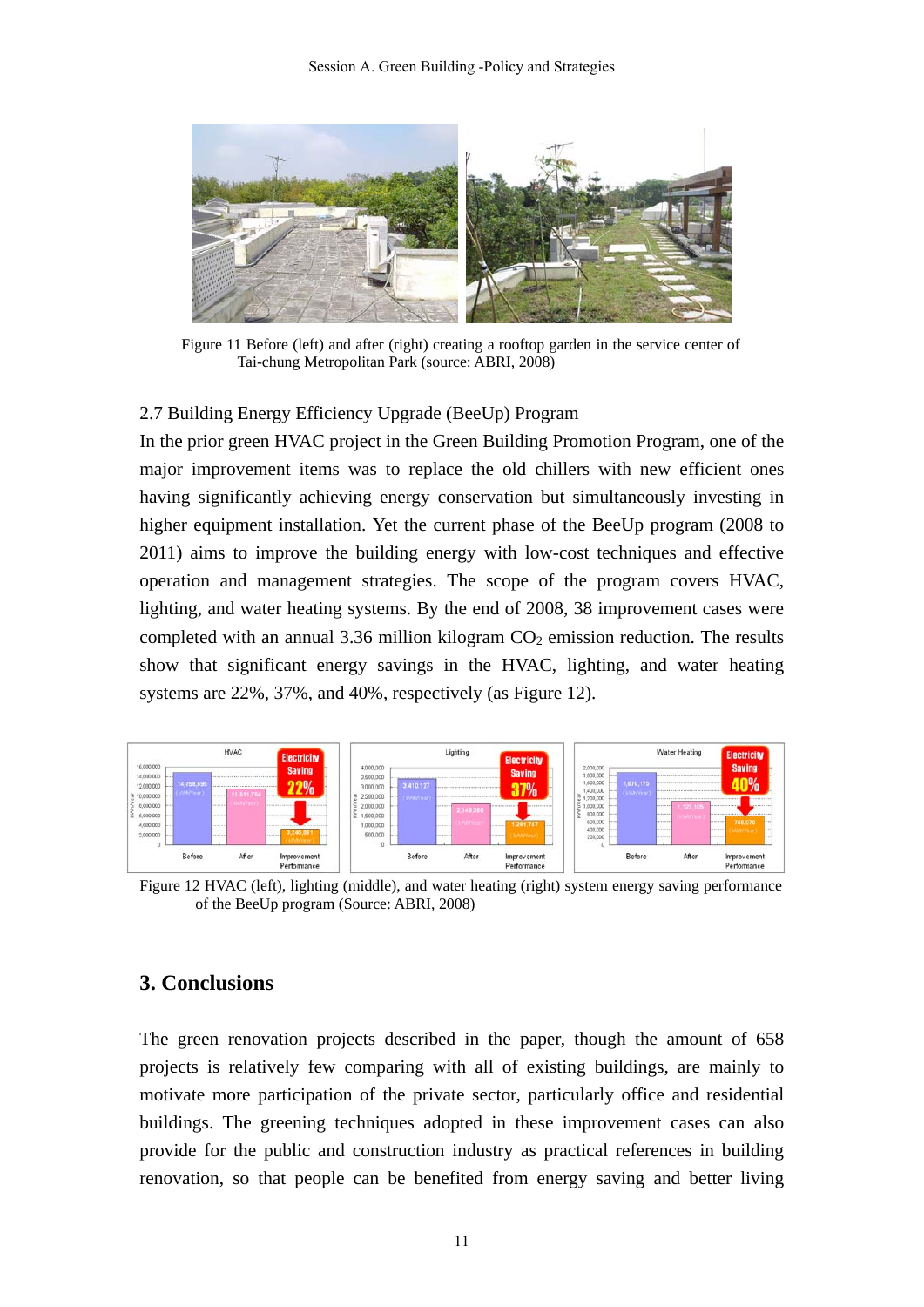environment and the industry can be transformed in a greener way too. Through the improvement works, most of the buildings that were renovated based on the EEWH green building concepts did not, however, pass the certification of the Green Building Label of Taiwan. One of the reasons was that these renovation projects selected some techniques part of the entire EEWH system and were thus unable to pass the threshold of green building certification. The other one would be that the current EEWH system and labeling mechanism were essentially designed for new construction. The scoring methods and weighting factors for evaluating existing buildings should possess different characteristics from new buildings. Therefore, for widely promoting green renovation of existing buildings, the EEWH system for existing buildings (EEWH-EB) and its certification requirements will need to be further established.

# **4. References**

- 1. Architecture and Building Research Institute, *Introduction to Green Remodeling Projects for Government Buildings*, July 2004.
- 2. Architecture and Building Research Institute, *Good to be Green Green Building Promotion Policy in Taiwan*, January 2006.
- 3. Jui-Ling Chen, "Towards a Sustainable Conversion in Building Industry: Green Building Policy and Green Remodeling Program," *Proceedings of 2005 Subtropical Green Building International Conference*, Taipei, Taiwan, November 2005.
- 4. Cheng-Li Cheng and Ming-Chin Ho, "A Sustainable Approach of Energy Conservation in Improving the Envelope of Existing Buildings in Taiwan," *SB08 proceedings*, Melbourne, Australia, September 2008, pp.1636-1643.
- 5. Kuan-Hsiung Yang and Ming-Chin Ho, "The Green HVAC Concept- Analysis of a National Research Program on HVAC System Renovations," *SB08 proceedings*, Melbourne, Australia, September 2008, pp.2529-2535.
- 6. Ming-Chin Ho et al., "The Execution and Promotion of the Technology for Improving Indoor Environmental Quality in Taiwan," *SB08 proceedings*, Melbourne, Australia, September 2008, pp.2780-2786.
- 7. Che-Ming Chiang et al., *2008 Greening Existing Building Demonstrative Projects for the Private Sector*, Final Report Presentation, Construction and Planning Agency, Ministry of the Interior, 2008 (Chinese).
- 8. Architecture and Building Research Institute, *2008 Green Diagnosis and Renewal Projects for Existing Governmental Buildings*, Final Report, December 2008 (Chinese).